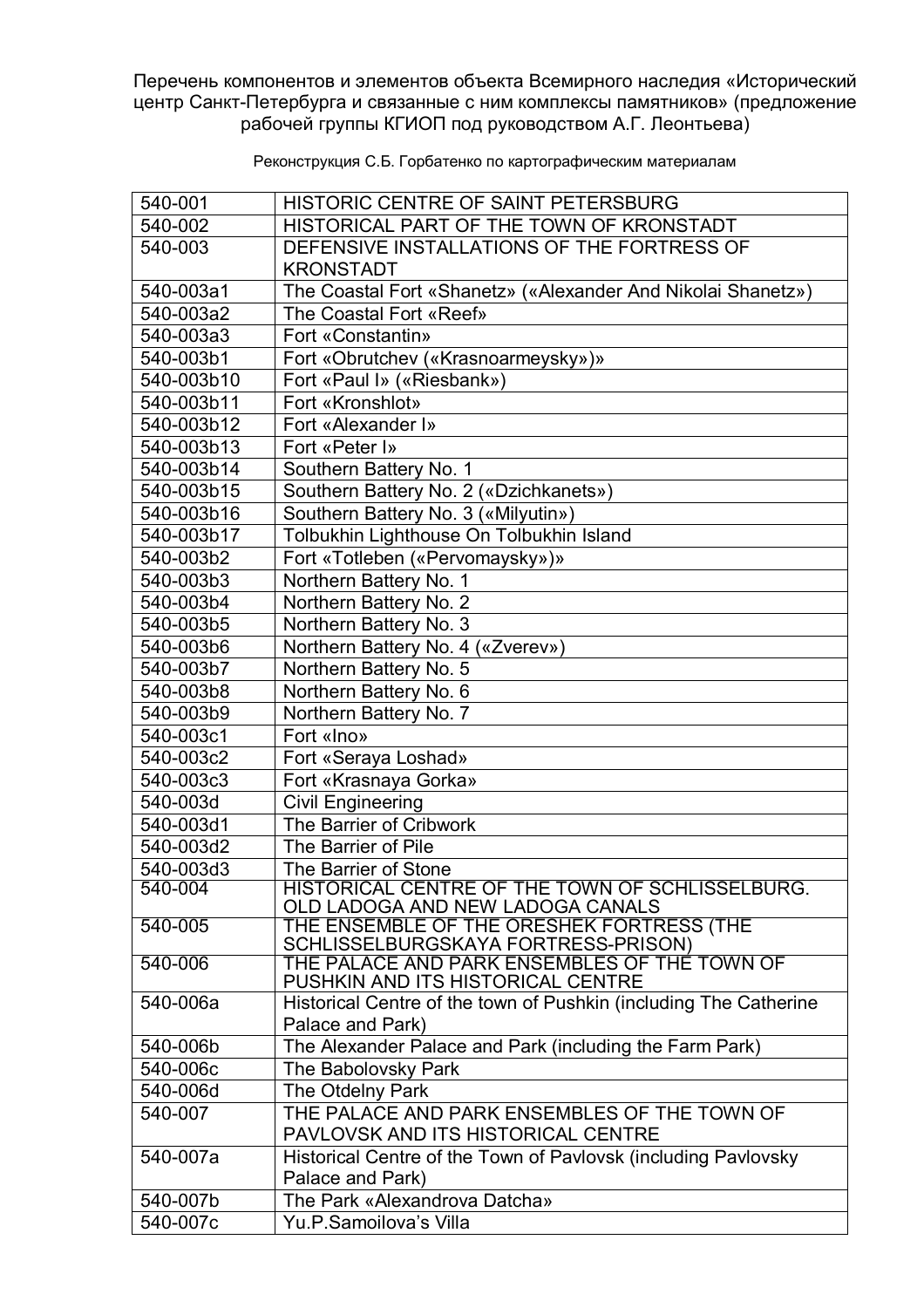| 540-007d | The Menagerie                                                                                   |
|----------|-------------------------------------------------------------------------------------------------|
| 540-007e | The Park «Mariental»                                                                            |
| 540-008  | PULKOVSKAYA OBSERVATORY                                                                         |
| 540-009  | THE PALACE AND PARK ENSEMBLE OF THE VILLAGE OF                                                  |
|          | <b>ROPSHA</b>                                                                                   |
| 540-010  | THE PALACE AND PARK ENSEMBLE OF THE VILLAGE OF                                                  |
|          | <b>GOSTILITSY</b>                                                                               |
| 540-011  | THE PALACE AND PARK ENSEMBLE OF THE VILLAGE OF                                                  |
|          | TAYTSY. THE WATERLINE TAYTSKY (SYSTEM AND                                                       |
|          | <b>EQUIPMENT)</b>                                                                               |
| 540-012  | THE PALACE AND PARK ENSEMBLES OF THE TOWN OF                                                    |
|          | <b>GATCHINA AND ITS HISTORICAL CENTRE</b>                                                       |
| 540-012a | Historical Centre of the Town of Gatchina (including Gatchinsky                                 |
|          | Palace and Park)                                                                                |
| 540-012b | Park «The Menagerie»                                                                            |
| 540-012c | <b>Prioratsky Park</b>                                                                          |
| 540-013  | THE MONASTERY TROITSE-SERGIEVA PUSTIN                                                           |
| 540-014  | THE PALACE AND PARK ENSEMBLES OF THE VILLAGE OF                                                 |
|          | STRELNA AND ITS HISTORICAL CENTRE                                                               |
| 540-014a | Historical Centre of the Village of Strelna (including Strelninsky<br>Palace and Park Ensemble) |
| 540-014b | A.F.Orlov's Datcha                                                                              |
| 540-014c | P.K.Alexandrov's Datcha (Lvovsky Palace)                                                        |
| 540-015  | THE PALACE AND PARK ENSEMBLE OF MIKHAILOVSKAYA                                                  |
|          | DATCHA («MIKHAILOVKA»)                                                                          |
| 540-016  | THE PALACE AND PARK ENSEMBLE OF ZNAMENSKAYA                                                     |
|          | DATCHA («ZNAMENKA»)                                                                             |
| 540-017  | THE PALACE AND PARK ENSEMBLES OF THE TOWN OF                                                    |
|          | PETERHOF AND ITS HISTORICAL CENTRE                                                              |
| 540-017a | Historical Centre of the Town of Peterhof (including the Palace and                             |
|          | Park Ensemble of the Upper Garden and Lower Park)                                               |
| 540-017b | The Colonizer's Park                                                                            |
| 540-017c | The Lugovoy (Ozerkovy) Park                                                                     |
| 540-017d | The English Park                                                                                |
| 540-017e | The Park «Alexandria»                                                                           |
| 540-017f | The Alexanriysky Park                                                                           |
| 540-017g | The Park of Farm of Prince of Oldenburg                                                         |
| 540-017h | The Water-bringing system of Peterhof                                                           |
| 540-018  | THE PALACE AND PARK ENSEMBLE «SOBSTVENNAYA                                                      |
|          | <b>DATCHA»</b>                                                                                  |
| 540-019  | THE PALACE AND PARK ENSEMBLE «SERGIEVKA»                                                        |
| 540-020  | THE PALACE AND PARK ENSEMBLES OF THE TOWN OF                                                    |
|          | LOMONOSOV (ORANIENBAUM) AND ITS HISTORICAL CENRE                                                |
| 540-020a | Historical Centre of the Town of Lomonosov (Oranienbaum)                                        |
|          | (including the Palace and Park Ensemble of the Upper Park and                                   |
|          | Lower Garden)                                                                                   |
| 540-020b | The Mordvinov's Estate                                                                          |
| 540-020c | The Maximov's Datcha                                                                            |
| 540-020d | The Zubov's Estate «Otrada»                                                                     |
| 540-020e | The Ratkov-Rozhnov's Estate «Dubki»                                                             |
| 540-020f | S.K. Greig' Estate «Sans Ennui»                                                                 |
| 540-020g | The Datcha of the Hospital                                                                      |
| 540-021  | SCIENTIFIC TOWN-INSTITUTION OF PHYSIOLOGIST                                                     |